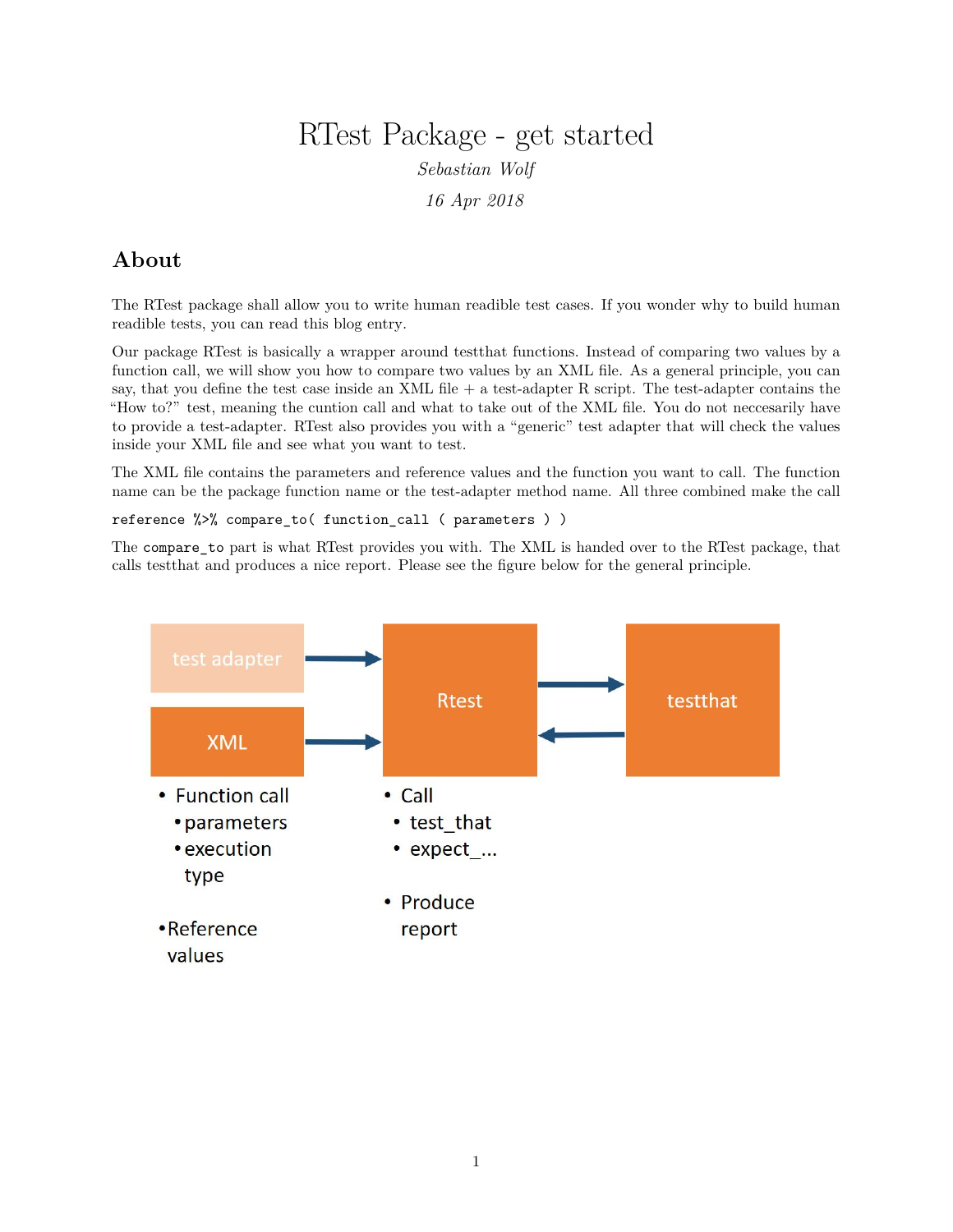## **Simplistic Test Case**

This is a step by step guide how to build a test case. The final test case can be found under: RTest\_ TC-generic.xml

### **Functions to test**

To show you how you can test some simple functions, a test collection was prepared as an example. We want to test 5 functions:

- 1) example\_data\_frame Adding up rowwise and multiplying the values by a parameter called mult.
- 2) example\_image Returning the Roche Logo as a PNG by returning a path
- 3) example\_list Creates a list with one element called by the name\_1 input parameter with the value "VALUE1", an element valled "NAME2" with the value of the value\_2 parameter and an element called "data.frame" with a two column data.frame
- 4) example\_vector Returns a vector containing the word "RTest" rep times
- 5) example\_value Returns  $(x-y)/(x)$

These functions are set up within the RTest package and you can directly call them from within the package.

## **Test Case basics - XML**

First an empty test case in RTest contains a synopsis and input-data:

```
<?xml version="1.0" encoding="UTF-8"?>
<RTestCase
xmlns:xsi="http://www.w3.org/2001/XMLSchema-instance"
xsi:noNamespaceSchemaLocation="../xsd/RTest.xsd">
    <ID>RTest_TC-01</ID>
    <synopsis>
        <version>01</version>
        <author>Matthias Pfeifer</author>
        <short-description>RTest Template TC</short-description>
        <description>
    <![CDATA[
   Extended Description of the test case allowing also <some><special>/characters
   ]]>
        </description>
        <creation-date>2016-01-25</creation-date>
        <change-history>
            <change author="Matthias Pfeifer" date="2016-01-25">Initial Version</change>
        </change-history>
    </synopsis>
    <input-data>
        <data.frame name="test01">
            <col-defs>
                <coldef name="x" type="numeric" />
                <coldef name="y" type="numeric" />
            </col-defs>
            <row>
                <cell>1</cell>
```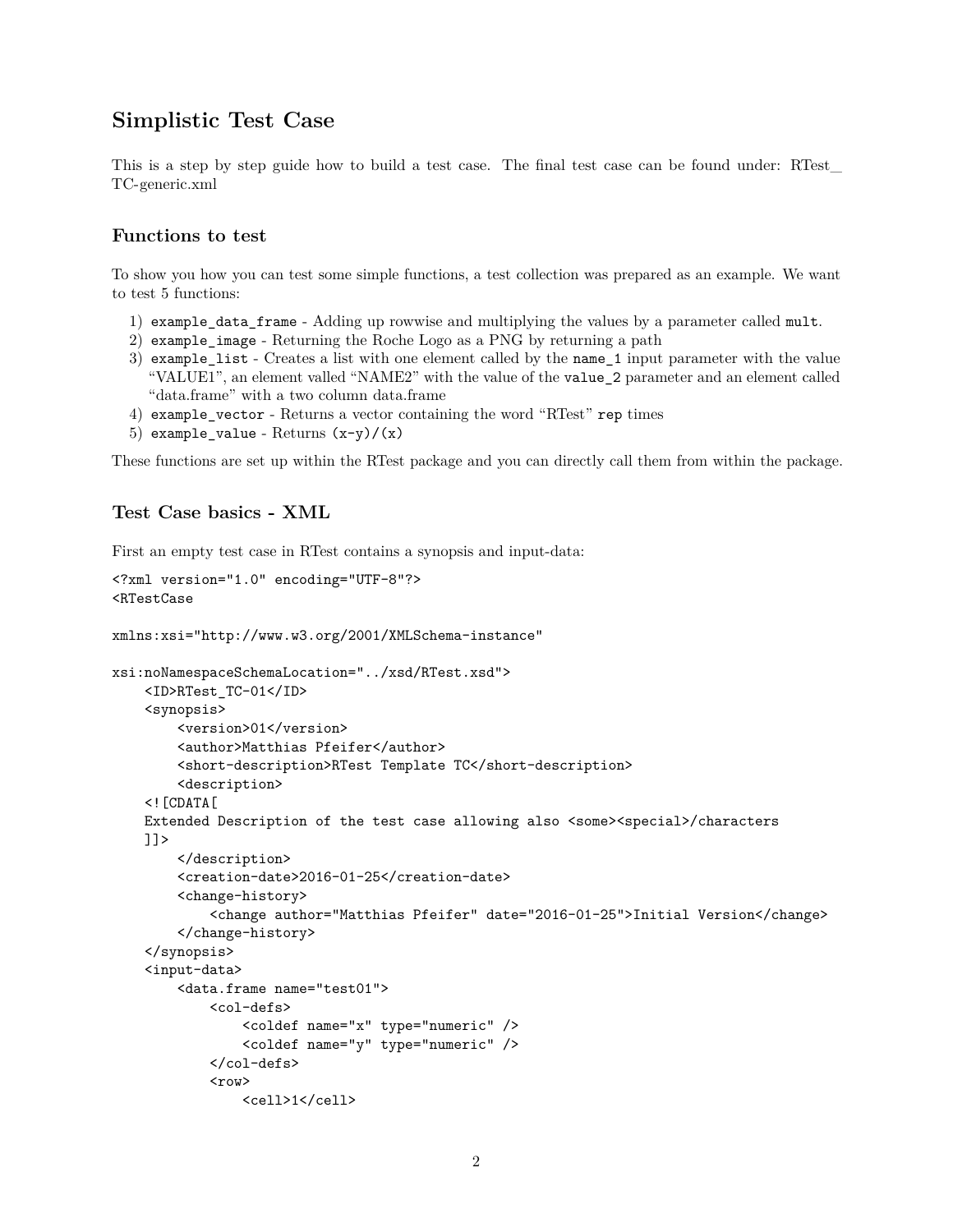```
<cell>2</cell>
              \langlerow\rangle<row>
                   <cell>1</cell>
                   <cell>2</cell>
              \langlerow>
         </data.frame>
    </input-data>
     <tests>
         ...
     </tests>
</RTestCase>
```
As you can see, the XML file that we'll create links to the RTest.xsd. This allows to pre-write certain parts of the document and define structures, like "What does a data.frame look like?". To visualize XML and XSD we highly recommend using Altova XML Spy. The input data output we created here can be generated using:

```
my_data <- data.frame(x=c(1,2),y=c(1,2))
```

```
RTest::xmlWriteData_data.frame("data.frame",my_data,"test01")
```

```
## <data.frame name="test01">
## <col-defs>
## <coldef name="x" type="numeric" />
## <coldef name="y" type="numeric" />
## </col-defs>
## <row name="1">
## <cell>1</cell>
## <cell>1</cell>
## </row>
## <row name="2">
## <cell>2</cell>
## <cell>2</cell>
\## </row>
## </data.frame>
```
#### **Test Case function calls - XML**

#### **example\_data\_frame**

To test the example\_data\_frame we want to use the input-data part test01 as an input. Therefore we define the test case as:

```
<example_data_frame test-desc="Test data.frame">
                <params>
                    <RTestData_input_data param="data" name="test01" />
                    <mult value="1" type="numeric" />
                </params>
                ...
            </example_data_frame>
```
You can see that the RTestData input data grabs the test01 element from input-data and hands it over to the data argument of example\_data\_frame. Additionally we create a parameter called mult with value 1.

Now we want to define a reference data.frame inside the XML and tell that the function shall be executed silently: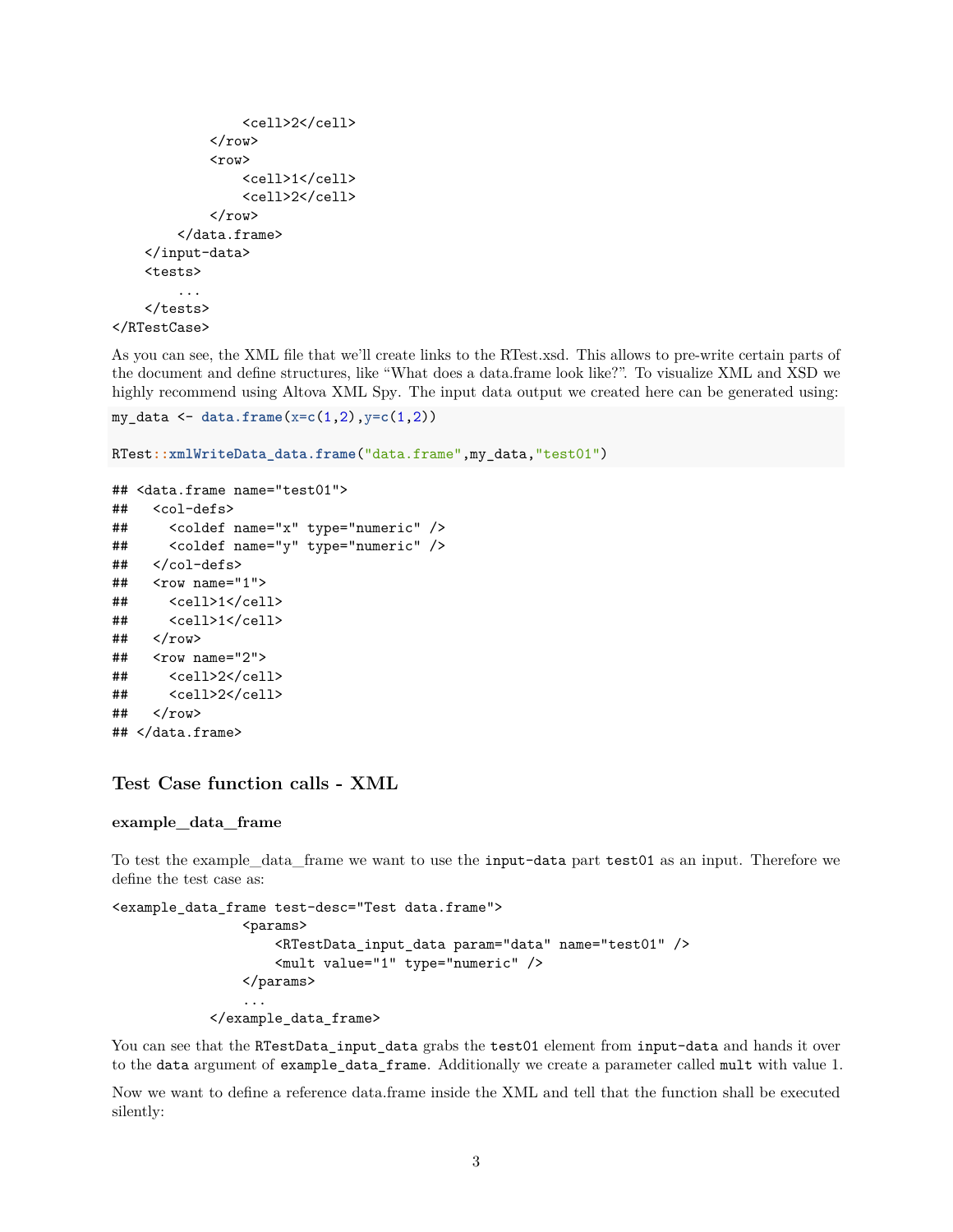```
<example_data_frame test-desc="Test data.frame">
    <params>
        <RTestData_input_data param="data" name="test01" />
        <mult value="1" type="numeric" />
    </params>
    <reference>
        <col-defs>
            <coldef name="x" type="numeric" />
            <coldef name="y" type="numeric" />
            <coldef name="sum" type="numeric" />
        </col-defs>
        <row>
            <cell>1</cell>
            <cell>2</cell>
            <cell>3</cell>
        \langlerow>
        <row><cell>1</cell>
            <cell>2</cell>
            <cell>3</cell>
        \langle/row</reference>
    <testspec>
        <execution execution-type="silent" />
        <return-value compare-type="equal" diff-type="absolute"
            tolerance="0.001" />
    </testspec>
</example_data_frame>
```
It shall be clear, that the reference tag marks what the function call shall be compared against. The testspec tag shows

- 1) in execution how the execution of example\_data\_frame shall take place (silent, message, warning, error)
- 2) How the return value shall be compared, here with a tolerance of 1E-3.

You can check all other definitions of the testspec inside the RTest.xsd file that can be found in file.path(find.package("RTest"),"xsd/RTest.xsd")

#### **Other functions**

We will continue writing the function calls inside the XML after the same principe. You can check out the whole test in RTest\_TC-generic.xml

#### **Test execution**

To execute the test cases you just need to call the RTest included function RTest.execute. It let's you choose where your test cases are located and what shall be the name of the output file. If we now want to perform this task for our described 5 Test cases we need to run:

```
library(magrittr)
library(RTest)
RTest::RTest.execute(
  testcase.directory = list.dirs(find.package('RTest'),recursive=TRUE) %>%
```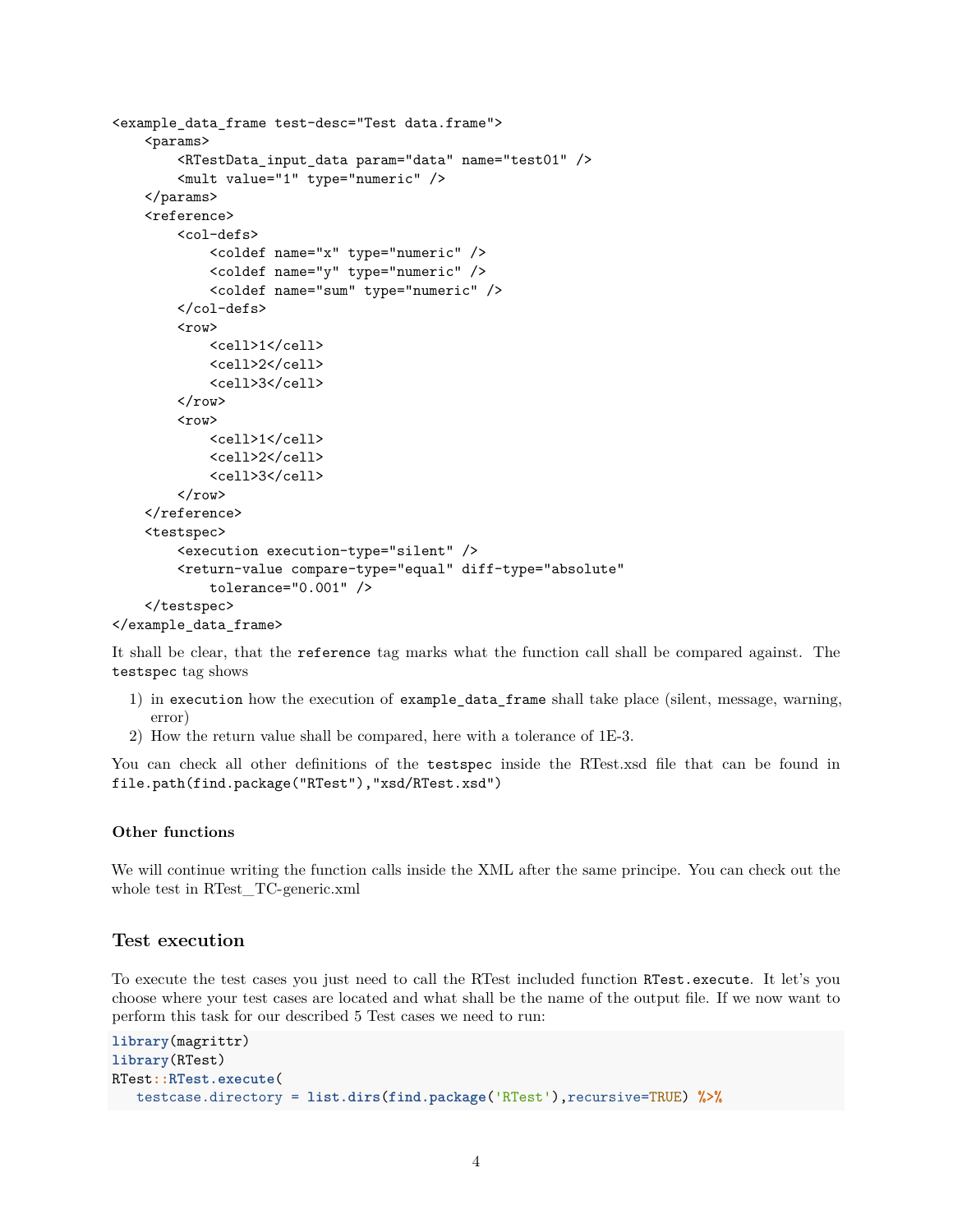```
grep(pattern="xml-templates", value=TRUE),
    open=FALSE,
   f.pattern = "RTest_TC-generic.xml"
\mathcal{L}## 1 files found in input directory:
## [1] "RTest_TC-generic.xml"
#### Import TC file '/tmp/Rtmp09osQP/Rinst44924d3695/RTest/xml-templates/RTest_TC-generic.xml'
#### Create new TC using adapter definition 'RTestCase'.Test Case
    Object of class ' RTestCase '
####@ID : RTest_TC-generic
##Otc.type : RTestCase
##@synopsis :
##
        $version : 01
##$author : Sebastian Wolf
##
        $short-description : RTest Template TC for generic test-adapter
##
        $description : A test case without a test adapter
##
        $label :
##$creation-date : 2018-12-11##$change-history :
##2018-12-11, Sebastian Wolf :
##Initial Version
##\##
     @xml.fPath : /tmp/Rtmp09osQP/Rinst44924d3695/RTest/xml-templates/RTest_TC-generic.xml
##@xml.root : XMLNode
##
##Cinput.data :
## test01 : 'data.frame':
                          2 obs. of 2 variables:
## $ x: num 1 1
## $ y: num 2 2
##@test.for : NA
####@test.result : NA
####@tests :
## RTest : List of 5
## $ :List of 1
##
    ..$ example_data_frame:List of 1
     \ldots ..$ : List of 16
####\ldots \ldots$ pkg
                           : chr "RTest"
\##
     \ldots \ldots $ pgk-iter
                           : num_1##\ldots \ldots$ func
                           : chr "example_data_frame"
##
     \ldots \ldots $ func-iter
                           : num_1##
     .....$ test-code : chr "RTest::example_data_frame"
##
     .....$ test-adapter: chr "RTestCase"
     .....$ test-func : chr "test.RTest.example_data_frame"
####\ldots \ldots \rlap{$\circ$} \ddot{\text{p}} kg-desc
                           : chr ""
##
     .....$ func-desc : chr "Test data.frame"
                           : chr "//RTestCase/tests/RTest[1]/example_data_frame[1]"
##
     \ldots \ldots $ xpath
##
     \ldots \ldots $ reporter
                           : logi NA
##\ldots \ldots $ result
                           : logi NA
##\ldots \ldots$ cache
                           : logi NA
```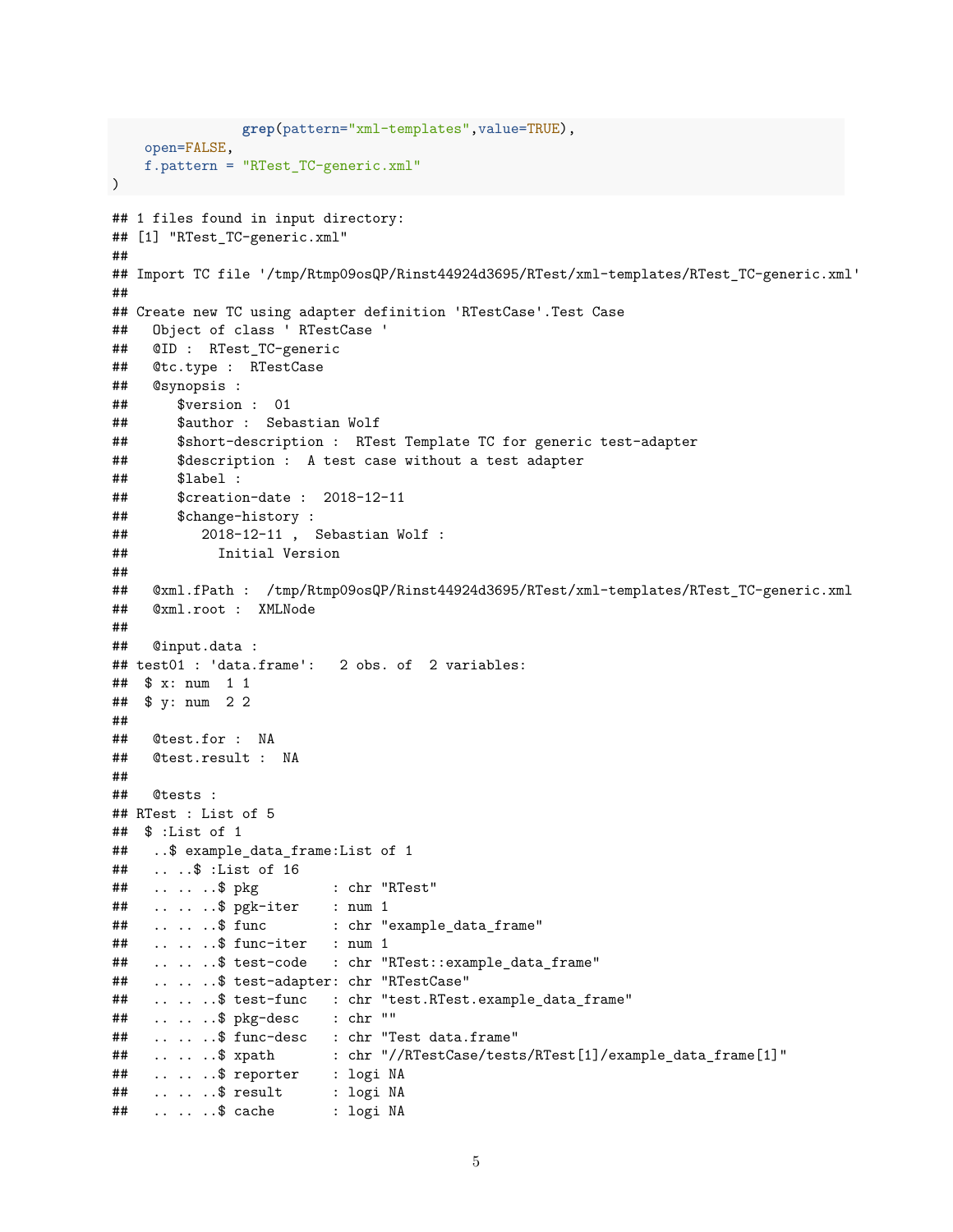```
##......$ execresid : logi NA
\##
   \ldots \ldots $ specid : chr ""
                           : \operatorname{chr} ""
##
    .. .. ..$ riskid
## $ :List of 1
##..$ example_image:List of 1
\##
    \ldots \ldots :List of 16
##: chr "RTest"
     \ldots \ldots $ pkg
     \ldots \ldots $ pgk-iter : num 2
##: chr "example_image"
##\ldots \ldots $ func
##\ldots \ldots $ func-iter : num 1
##.....$ test-code : chr "RTest::example_image"
     .....$ test-adapter: chr "RTestCase"
##
##.....$ test-func : chr "test.RTest.example_image"
##
     \ldots \ldots $ pkg-desc : chr ""
##.....$ func-desc : chr "Compare an image"
##\ldots \ldots $ xpath
                           : chr "//RTestCase/tests/RTest[2]/example_image[1]"
##\ldots \ldots $ reporter
                           : logi NA
##\ldots \ldots $ result
                           : logi NA
                           : logi NA
##\ldots \ldots $ cache
     ......$ execresid : logi NA
##
    \ldots \ldots $ specid : chr ""
####.. .. ..$ riskid
                           : chr ""
   $ :List of 1"\##
    ..$ example list: List of 1
##
##\ldots ..$ : List of 16
##\ldots \ldots$ pkg
                           : chr "RTest"
##
     \ldots \ldots $ pgk-iter
                           : num 3##\ldots \ldots $ func
                          : chr "example_list"
##
     \ldots \ldots $ func-iter : num 1
##.. .. .. $ test-code : chr "RTest::example_list"
     .. .. .. $ test-adapter: chr "RTestCase"
##.. .. .. $ test-func : chr "test.RTest.example_list"
####\ldots \ldots $ pkg-desc : chr ""
     \ldots \ldots $ func-desc : chr ""
##: chr "//RTestCase/tests/RTest[3]/example_list[1]"
##\ldots \ldots \text{\$ xpath}##......$ reporter : logi NA
##
     ......$ result : logi NA
##\ldots \ldots$ cache
                           : logi NA
     .. .. ..$ execresid : logi NA
##\ldots \ldots $ specid : chr ""
##: \operatorname{chr} ""
##\ldots \ldots $ riskid
## $ :List of 1
    ..$ example_vector:List of 1
##\ldots ...$ : List of 16
##
##\cdots \cdots $ pkg
                           : chr "RTest"
##
     \ldots \ldots $ pgk-iter
                           : num 4\ldots \ldots$ func
##: chr "example_vector"
##\ldots \ldots $ func-iter : num 1
     .....$ test-code : chr "RTest::example_vector"
####.....$ test-adapter: chr "RTestCase"
    .....$ test-func : chr "test.RTest.example_vector"
##\##
     \ldots \ldots $ pkg-desc : chr ""
     .....$ func-desc : chr "Test vector example"
##\ldots \ldots $ xpath : chr "//RTestCase/tests/RTest[4]/example_vector[1]"
##
```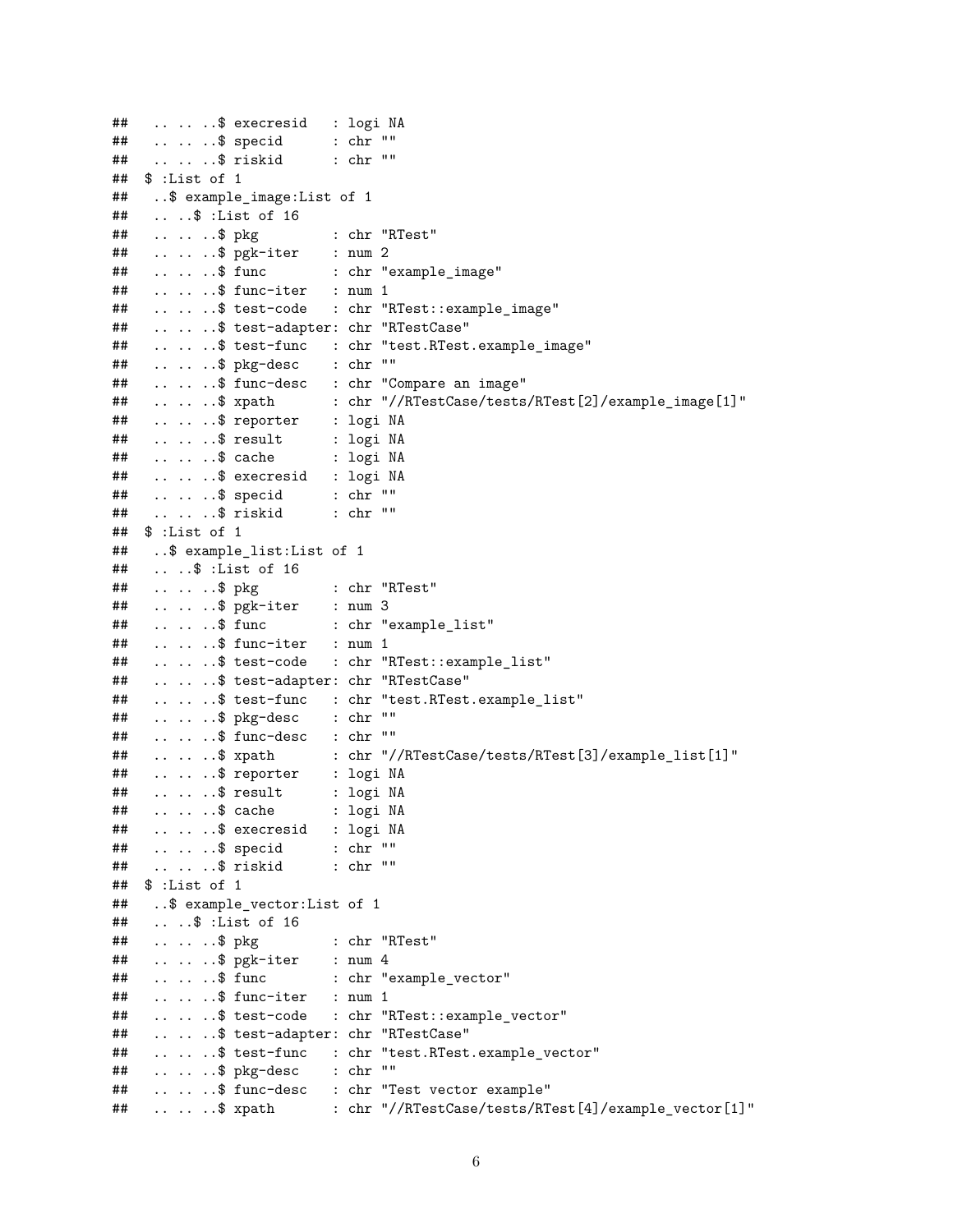```
\##
     \ldots \ldots $ reporter
                           : logi NA
    \ldots \ldots $ result
##: logi NA
##\ldots \ldots$ cache
                           : logi NA
     .. .. ..$ execresid : logi NA
##\ldots \ldots $ specid
                           : chr ""
##: chr"##\ldots \ldots $ riskid
## $ :List of 1
     ..$ example_variable:List of 1
##
##\ldots ..$ : List of 16
##
     \ldots \ldots $ pkg
                           : chr "RTest"
\##
     \ldots \ldots $ pgk-iter : num 5
                           : chr "example_variable"
##
     \ldots \ldots $ func
     \ldots \ldots $ func-iter : num 1
##.. .. .. $ test-code : chr "RTest::example_variable"
##
##.. .. .. $ test-adapter: chr "RTestCase"
##.. .. .. $ test-func : chr "test.RTest.example_variable"
##\ldots \ldots \text{\$} pkg-desc
                           : chr ""
##.....$ func-desc : chr "Test relative difference"
                           : chr "//RTestCase/tests/RTest[5]/example_variable[1]"
##\ldots \ldots $ xpath
##\ldots \ldots $ reporter
                           : logi NA
##\ldots \ldots $ result
                           : logi NA
##\ldots \ldots$ cache
                           : logi NA
     ......$ execresid : logi NA
##\ldots \ldots $ specid
##: \operatorname{chr} ""
##\ldots \ldots $ riskid
                           : chr ""
##
#### Execute following test cases:
## [1] "RTest_TC-generic"
#### ##### TEST CASE 'RTest_TC-generic'
#### Test for: 'RTest', 'RTest', 'RTest', 'RTest', 'RTest'
#### Run test(s) for 'RTest'
    Test 'RTest::example_data_frame' ... data.frame: 2 x 3 ... success
####Test 'RTest::example_image' ... success
     Test 'RTest::example_list' ... data.frame: 2 x 2 ... success
##Test 'RTest::example_vector' ... success
####Test 'RTest::example_variable' ... success
#### Write HTML summary for following test cases:
## [1] "RTest_TC-generic"
##
## Write details for 'RTest::example_data_frame'
     Execute function silently. (example_data_frame)
##
##
       0%
##Checking output class and reference class. Check return value (variable).
##0\%##Check return value (data.frame).
##O<sub>0</sub>## Write details for 'RTest::example_image'
##Execute function silently. (example_image)
##0%
```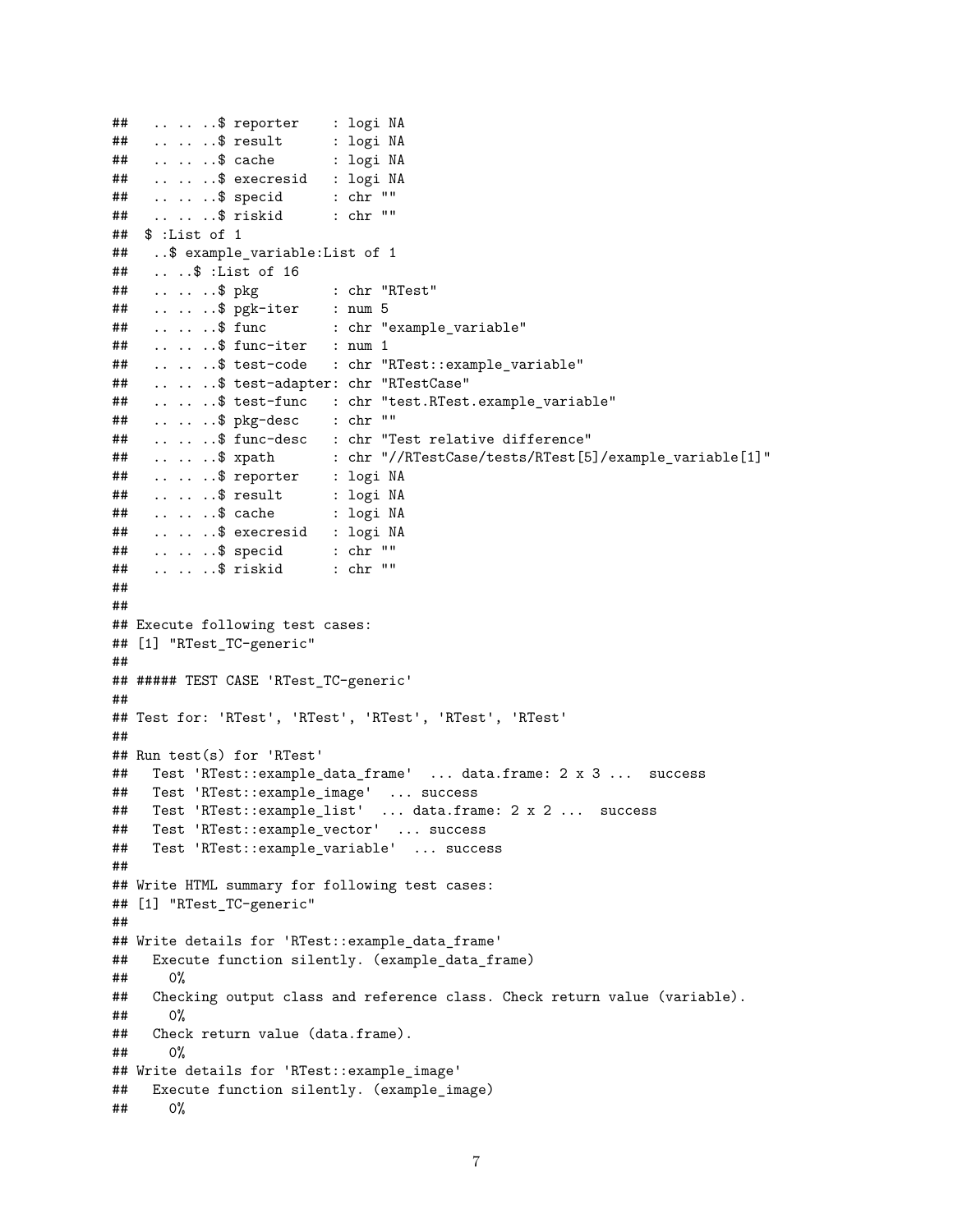## Check return image. ## 0% ## Write details for 'RTest::example\_list' ## Execute function silently. (example\_list) ## 0% ## Checking output class and reference class. Check return value (variable). ## 0% ## Check return value (list). ## 0% ## -- List entry 'myname' (variable): Check return value (variable). ## 0% ## -- List entry 'NAME2' (variable): Check return value (variable). ## 0% ## -- List entry 'data.frame' (data.frame): Check return value (data.frame). ## 0% ## Write details for 'RTest::example\_vector' ## Execute function silently. (example\_vector) ## 0% ## Checking output class and reference class. Check return value (variable). ## 0% ## Check return value (variable). ## 0% ## Write details for 'RTest::example\_variable' ## Execute function silently. (example\_variable) ## 0% ## Checking output class and reference class. Check return value (variable). ## 0% ## Check return value (variable). ## 0% ## ## HTML summary written to file '/tmp/RtmpdIGucR/file44aa2e530d1f.html'.

And you are done and will get a nice output.

#### Roche **RTest Vignette** Project<br>Project Details<br>Tester R'Test Vignate<br>Exemple fact execution<br>Exemple factor<br>2018-12-11 09:44:43<br>2018-12-11 09:44:43 Windows 10:x64<br>build 15063 Host<br>Host Version build 15063<br>RP2MW948885 (wolfs25)<br>R version 3.4.2 (2017-09-28)<br>IBB\_B4 Host Name (User) Test Start R Architecture Report Generated No. of Test Cases

GLOBAL TEST STATUS

| TEST PASSED          |  |
|----------------------|--|
|                      |  |
| 0 TCs fated (0%)     |  |
| 1 TCs passed (150%). |  |

#### **EXECUTION SUMMARY**

| TC.                     | Veraion | Type         | Labol               |                                            | Discription   |                                        |             | No. of Testgroups |                      | <b>Status</b>  |
|-------------------------|---------|--------------|---------------------|--------------------------------------------|---------------|----------------------------------------|-------------|-------------------|----------------------|----------------|
| <b>RTest TC-generic</b> | OT.     | RitestCase   |                     | RTest Template TC for generic test-adapter |               |                                        |             |                   | RTest_TC-genesic.xml | <b>SUDDESS</b> |
| <b>Package</b>          |         | Description. |                     | Fistclion                                  | SpeciD RisktD |                                        | Description |                   | No. of Tests         | <b>Status</b>  |
| RTest                   |         |              | grantele data frame |                                            |               | Test data trame                        |             |                   |                      | SUCCESS        |
| RTest                   |         |              | example image       |                                            |               | Compare at image                       |             |                   |                      | 9100333        |
| <b>RTest</b>            |         |              | stample list        |                                            |               | the state of the second control of the |             |                   |                      | <b>SUCCESS</b> |
| RTest                   |         |              | example vector.     |                                            |               | Test vector exproje                    |             |                   |                      | SUCCESS.       |
| <b>RTest</b>            |         |              | express variable    |                                            |               | Test relative difference               |             |                   |                      | <b>SUCCESS</b> |

**EXECUTION DETAILS** 

| RTest_TC-generic   |                                                                          |                              |                              |  |  |  |  |  |
|--------------------|--------------------------------------------------------------------------|------------------------------|------------------------------|--|--|--|--|--|
| Version:<br>Туре:  | 01<br><b>RTestCase</b>                                                   | Author(s):<br>Creation Date: | Sabastian Wolf<br>2016-01-25 |  |  |  |  |  |
| Short Description: | RTest Template TC for generic test-adapter                               |                              |                              |  |  |  |  |  |
| Description:       | A test case without a test adapter                                       |                              |                              |  |  |  |  |  |
| input File:        | C1_wolfz25\TFB/RIPkg_RTestMamRTestVnstVml-templates/RTest_TC-generic.vml |                              |                              |  |  |  |  |  |

DONE!